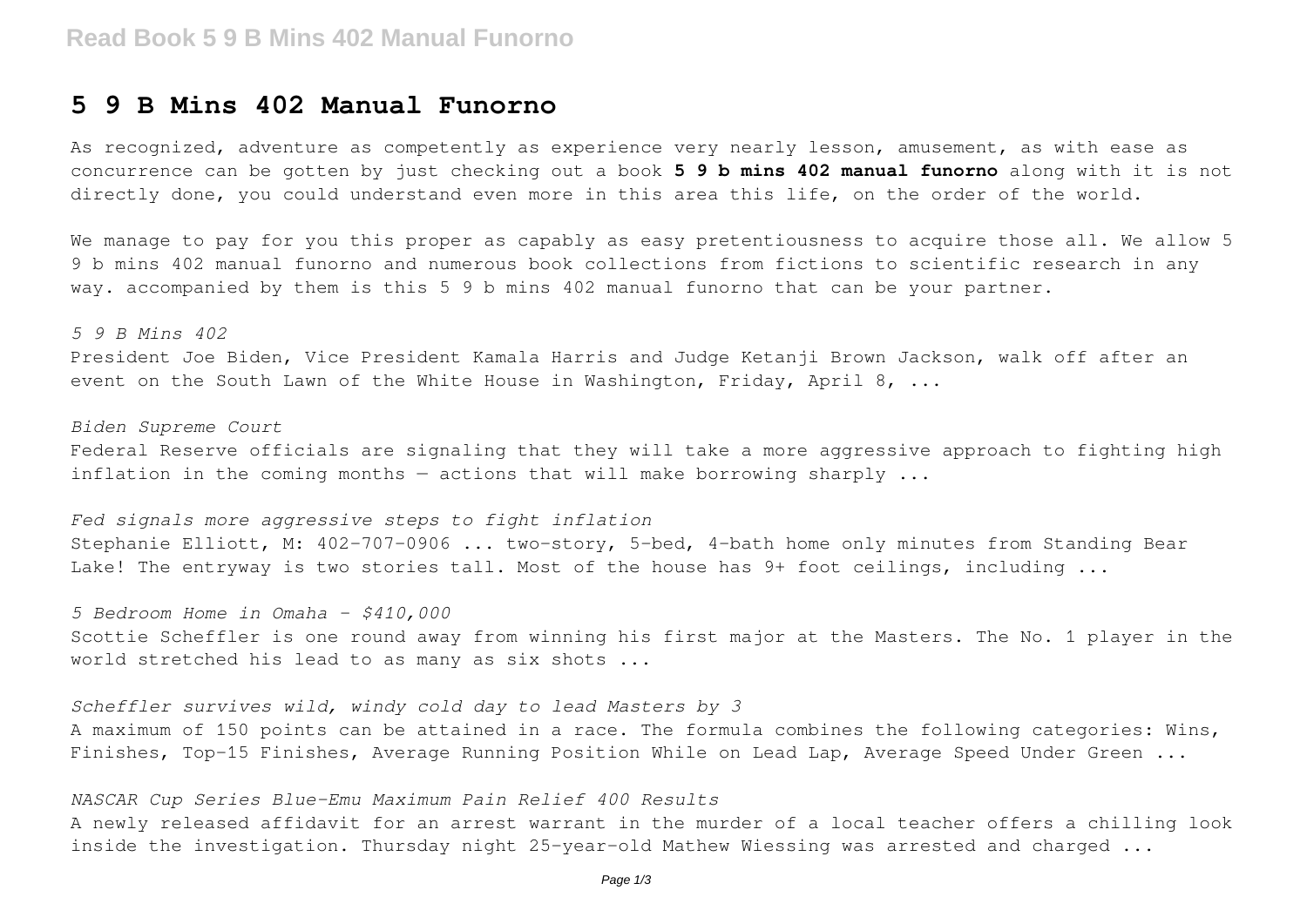## **Read Book 5 9 B Mins 402 Manual Funorno**

*Affidavit for arrest warrant of local teacher murder gives chilling look inside investigation* The latest headlines sent at 4:45 p.m. daily. Read through the obituaries published today in Omaha World-Herald. (4) updates to this series since Updated Apr 4, 2022 Hagedorn, Janice A.Age 85 of ...

*Omaha World-Herald: Afternoon Update*

2 Brothers; Min. Eddie Charles (Jean) Pickens and Jack (Cassandra))Pickens both of Houston. There are also 8 grandchildren. The visitation will be SATURDAY, April 9, 2022 from 3-5 p.m. at Williams ...

*Pickens-Ford, Bernice* Lenten Fish Fry, 6-8 p.m., Izaak Walton Fremont Chapter, 2560 W. Military Ave., Fremont. The menu includes fried fish, spicy fish, baked fish, fries, one choice of dessert, soda or water. Chicken ...

*Fremont-area calendar of events for April 6-8* U.S. markets were on track to open lower on Wednesday, after a Federal Reserve official's comments fueled expectations of more aggressive rate hikes and the White ...

*Asian shares track Wall St retreat on interest rate worries* Jennifer Kupcho took the last victory leap into Poppie's Pond late Sunday afternoon, ending the tournament best known as the Dinah Shore's half-century run at ...

*Kupcho takes last victory leap in Mission Hills finale* (NYSE: MET) today announced that it will hold its first quarter 2022 earnings conference call and audio webcast on Thursday, May 5, 2022, from 9-10 a.m. (ET). The call will follow MetLife's issuance ...

*MetLife to Hold Conference Call for First Quarter 2022 Results*

1. Sergio Perez, Mexico, 1 minute, 28.200 seconds. 2. Charles Leclerc, Monaco, 1:28.225. 3. Carlos Sainz Jr, Spain, 1:28.402. 4. Max Verstappen, Netherlands, 1:28.461 ...

#### *F1 Saudi Arabian Grand Prix Lineup*

The Eastmont Foundation will host its 19th annual Monopoly for the Monarch fundraiser from 5:30 p.m. to 8:30 ... a head start and play is limited to 55 minutes. Each table will award a winner ...